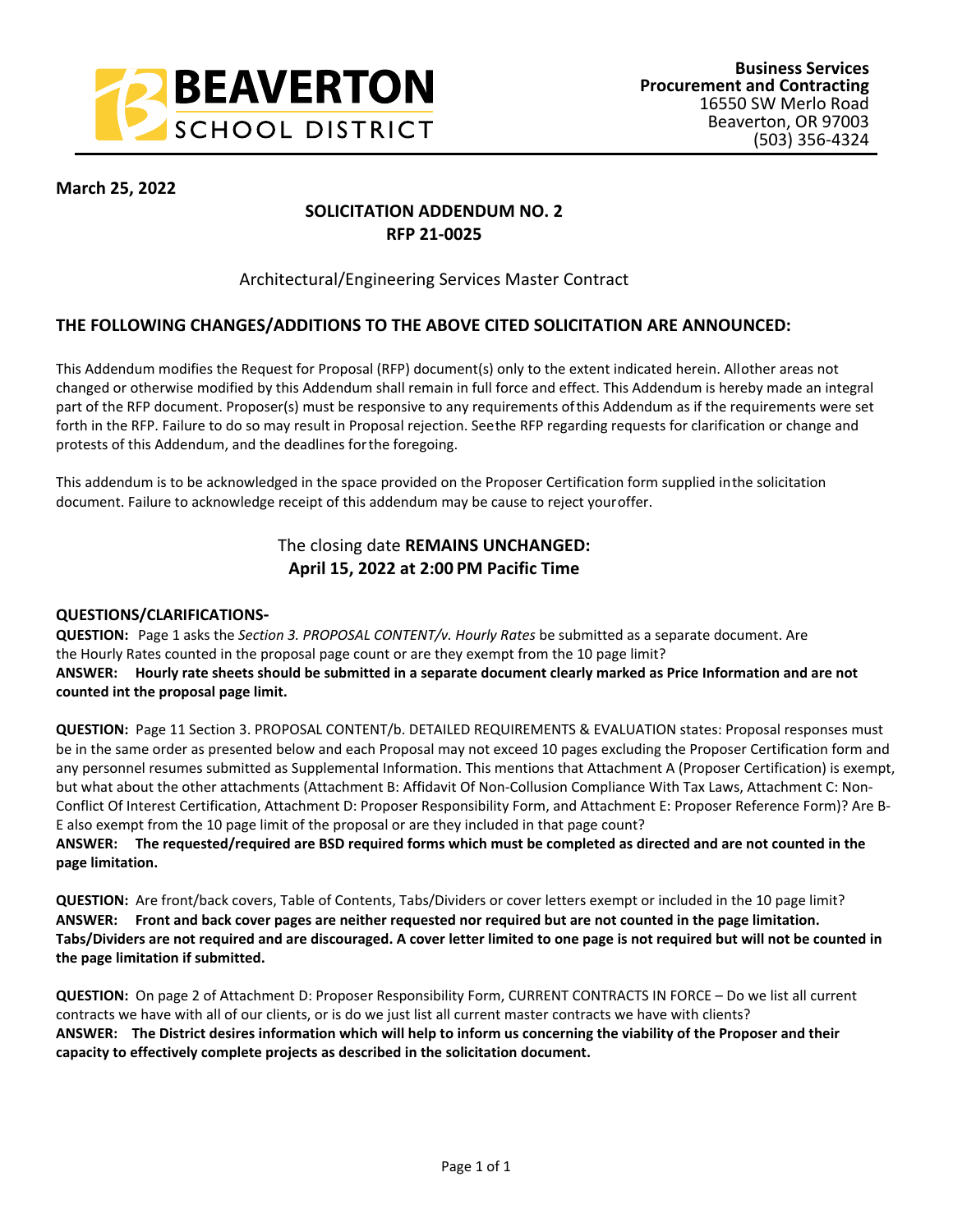

Meeting: RFP 21-0025

Architectural/Engineering Consultant Services- Master Contracts Project:

| ्यामध्ये अ<br>Name               | <b>Organization / Address</b><br>أفراده والمحالة | <b>Phone Number</b> | ी है जिसमें<br>iya m<br><b>Email Address Company</b> |
|----------------------------------|--------------------------------------------------|---------------------|------------------------------------------------------|
| Justin Brown<br>Desiree Laburood | $K$ $P$ $F$ $F$                                  | 503-227-3251        | justin brownekpff.com                                |
|                                  | WRK Engineers                                    | 3606957931          |                                                      |
|                                  |                                                  |                     |                                                      |
|                                  |                                                  | $\sim$              |                                                      |
|                                  |                                                  |                     |                                                      |
|                                  |                                                  |                     |                                                      |
|                                  |                                                  |                     |                                                      |
|                                  |                                                  |                     |                                                      |
|                                  |                                                  |                     |                                                      |
|                                  |                                                  |                     |                                                      |
|                                  |                                                  |                     |                                                      |
|                                  |                                                  |                     |                                                      |
|                                  |                                                  |                     |                                                      |
|                                  |                                                  |                     |                                                      |
|                                  |                                                  |                     |                                                      |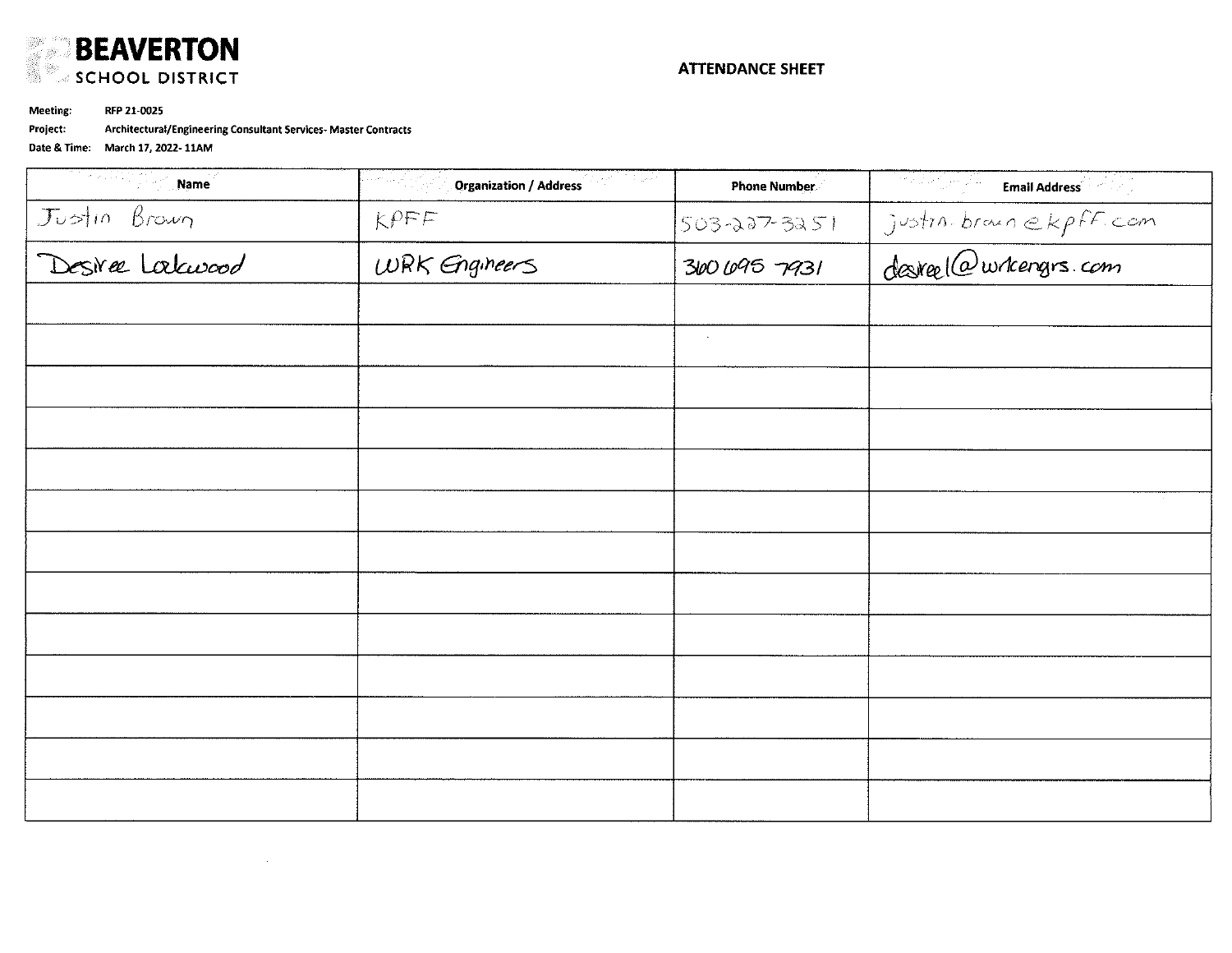

RFP 21-0025 Meeting:

Å,

Project: Architectural/Engineering Consultant Services- Master Contracts

 $\mathcal{L}^{(1)}$ 

| 전 사장의 정치<br><b>Organization / Address</b> | <b>Example 2 Phone Number</b> | <b>Email Address</b>              |
|-------------------------------------------|-------------------------------|-----------------------------------|
| SOLAKE ARCH                               | 971-544-1919                  | NATE C SOARC-A. COM               |
| Soderstron                                | 503-595-1405                  | Carsons@Sdra.com                  |
| Deca Architecture                         | $503 - 239 - 1987$            | hyman a deca-inc.com              |
| 214A<br>Deslan Gloup                      | $503 - 284 - 0988$            | Hind P axisdes gagroup-can        |
| AX15<br>Design Group                      | $503 - 284 - 0908$            | amonda's Conxisdesignatoup.com    |
|                                           | $503 - 312 - 9912$            | Eim De<br>Interfaceerg. Com       |
| YGH.<br>A REHATECTURE                     | 502715.3214                   | JESSEW CYCHICOM                   |
| $G$ $R$                                   | 503 - 929-5336                | TODELLE GRI.COM                   |
| 35<br>Concuting                           | 5039469365                    | chase wellom @ 35-consulting con  |
| ODSIS ARCHITECTURE                        |                               | 503 277 3358 JOE @ OPS15ARCH. Com |
|                                           |                               |                                   |
|                                           |                               |                                   |
|                                           |                               |                                   |
|                                           |                               |                                   |
|                                           |                               |                                   |
|                                           | Interface Engineering         |                                   |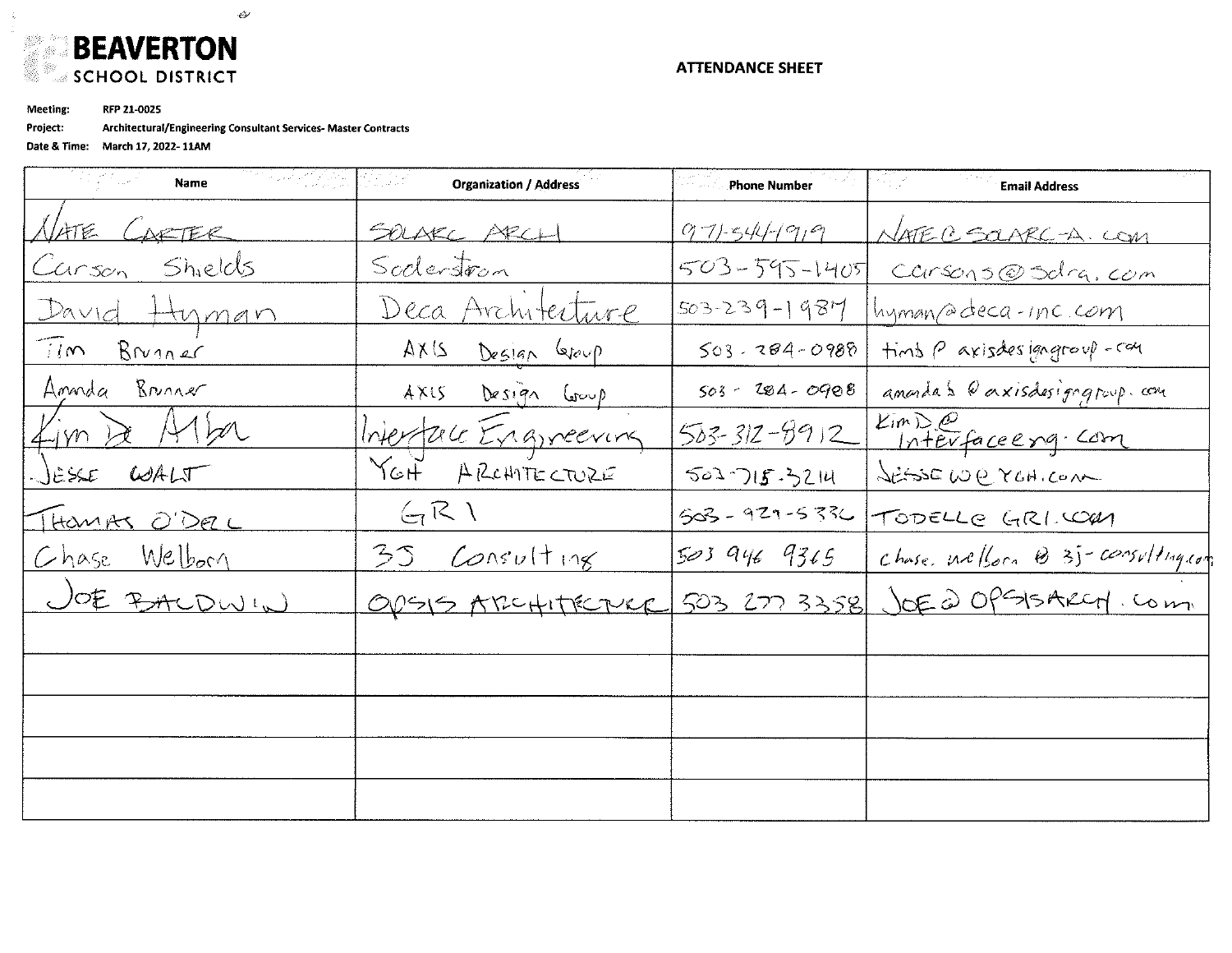

Meeting: RFP 21-0025

Project: Architectural/Engineering Consultant Services- Master Contracts

| Germany Stock<br>Name | <b>Organization / Address</b><br><b>Phone Number</b> | <b>Email Address</b>        |
|-----------------------|------------------------------------------------------|-----------------------------|
| Ging Kim              | KPFF                                                 | ging. Kim @ Kpff. Cam       |
|                       |                                                      | Marc. Monday Dhric anche    |
| Marc Nudean           | BRIC ARCHITECHYC                                     | SHORT LEW ARCH HECTECIM     |
| MICHAEL DARRETT       | HBX STUDIO                                           | MICHAEL @ HBX-STODIO.COM    |
| LILY COX-SKALL        | PSASSETTI ARCHITECTS                                 | ICOX-Skall @ basstHarch.com |
|                       |                                                      |                             |
|                       |                                                      |                             |
|                       |                                                      |                             |
|                       |                                                      |                             |
|                       |                                                      |                             |
|                       |                                                      |                             |
|                       |                                                      |                             |
|                       |                                                      |                             |
|                       |                                                      |                             |
|                       |                                                      |                             |
|                       |                                                      |                             |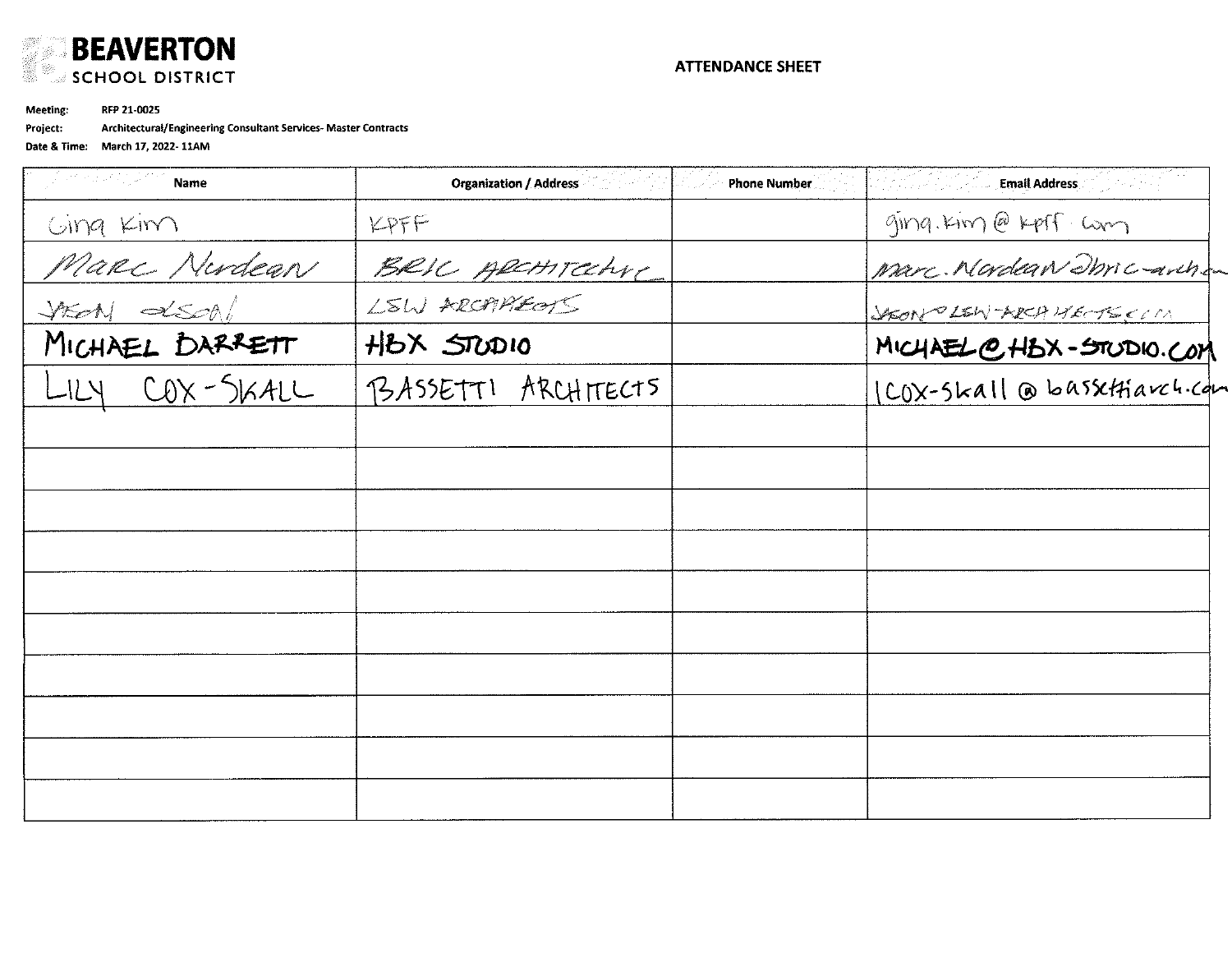

Meeting: RFP 21-0025

Architectural/Engineering Consultant Services-Master Contracts Project:

| $\sim 1.4\,M_\odot$<br>Name          | <b>Organization / Address</b> | <b>Phone Number</b> | <b>Email Address</b><br>in San A                                              |
|--------------------------------------|-------------------------------|---------------------|-------------------------------------------------------------------------------|
|                                      |                               |                     | 90754<br>1816000 ARCHIMERS PORTLAND 503-307-8250 jim.fitzpatrick@ibigroup.com |
| <u>UM FITZPATRICK</u><br>BILL CONBOY |                               |                     |                                                                               |
|                                      |                               |                     |                                                                               |
|                                      |                               |                     |                                                                               |
|                                      |                               |                     |                                                                               |
|                                      |                               |                     |                                                                               |
|                                      |                               |                     |                                                                               |
|                                      |                               |                     |                                                                               |
|                                      |                               |                     |                                                                               |
|                                      |                               |                     |                                                                               |
|                                      |                               |                     |                                                                               |
|                                      |                               |                     |                                                                               |
|                                      |                               |                     |                                                                               |
|                                      |                               |                     |                                                                               |
|                                      |                               |                     |                                                                               |
|                                      |                               |                     |                                                                               |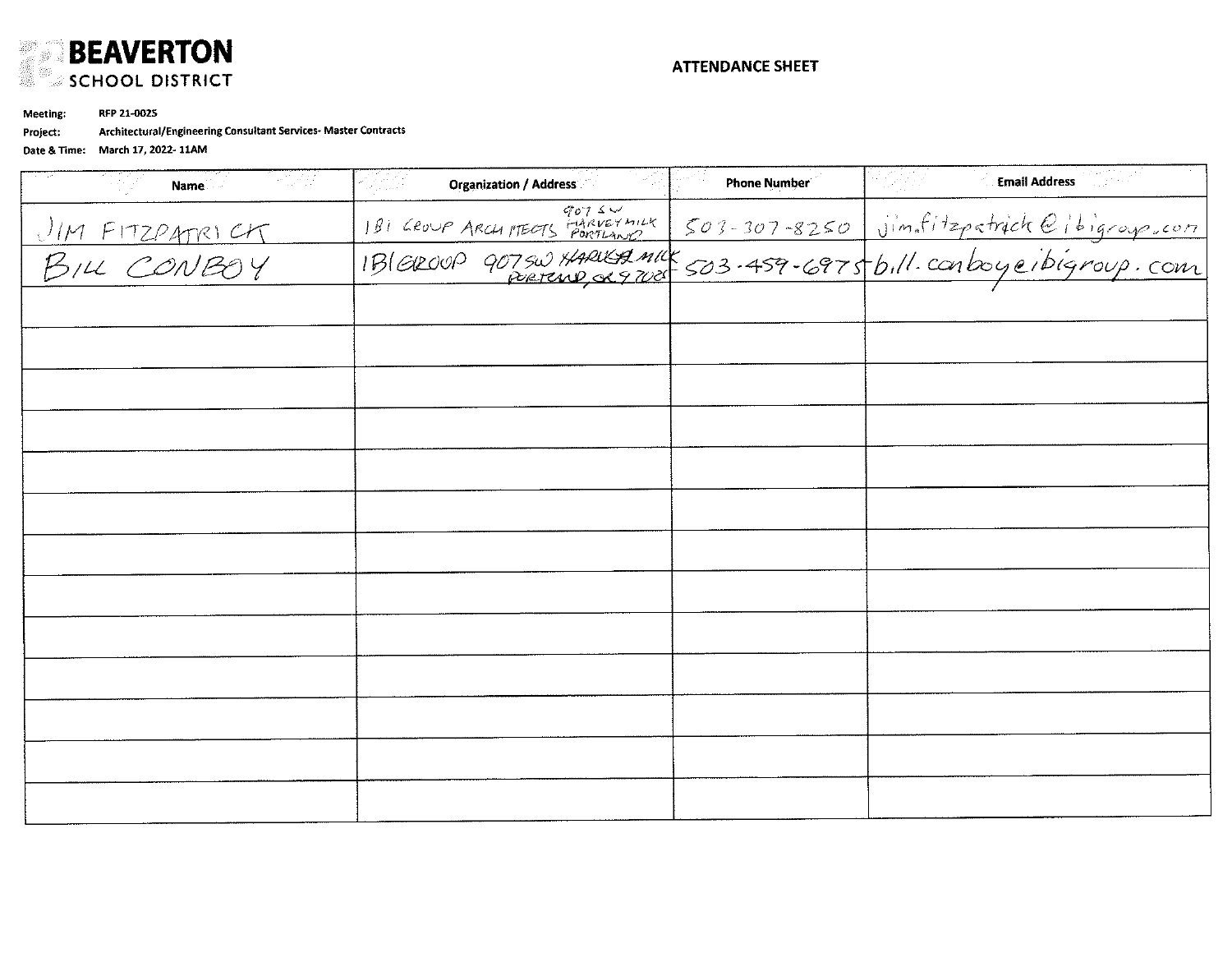

RFP 21-0025 Meeting:

Architectural/Engineering Consultant Services- Master Contracts Project:

| <b>Email Address</b>                                                     | <b>Phone Number</b> | <b>Organization / Address</b>         | Name         |
|--------------------------------------------------------------------------|---------------------|---------------------------------------|--------------|
| 5035482230 //andersemahlum.com<br>425-248-0595 brian.doman @terracon.com |                     |                                       |              |
|                                                                          |                     | <u>Maurum</u><br>Ferracon Consultants | Efor LandERS |
|                                                                          |                     |                                       |              |
|                                                                          |                     |                                       |              |
|                                                                          |                     |                                       |              |
|                                                                          |                     |                                       |              |
|                                                                          |                     |                                       |              |
|                                                                          |                     |                                       |              |
|                                                                          |                     |                                       |              |
|                                                                          |                     |                                       |              |
|                                                                          |                     |                                       |              |
|                                                                          |                     |                                       |              |
|                                                                          |                     |                                       |              |
|                                                                          |                     |                                       |              |
|                                                                          |                     |                                       |              |
|                                                                          |                     |                                       |              |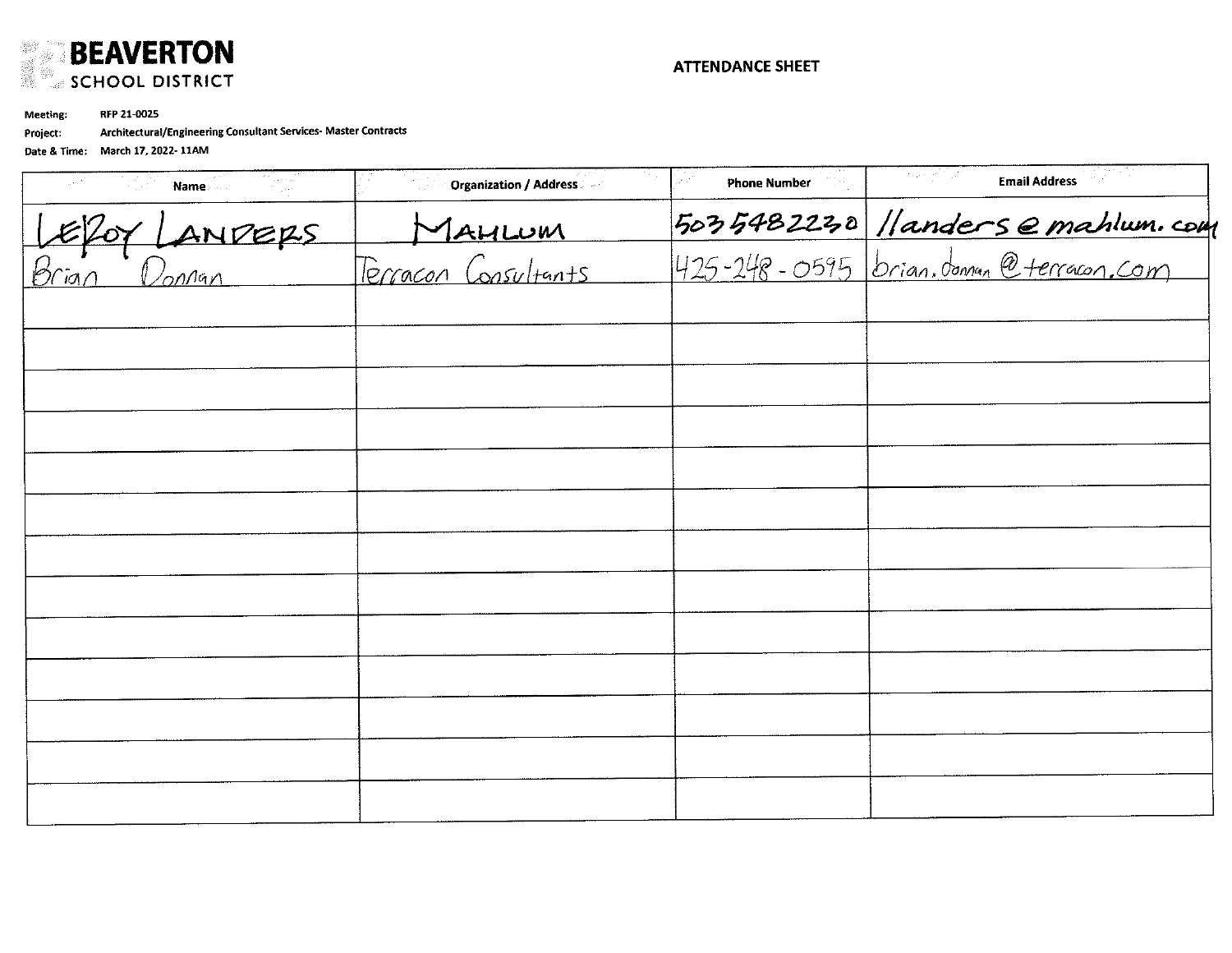

RFP 21-0025 **Meeting:** 

Architectural/Engineering Consultant Services- Master Contracts Project:

| Bigist<br>e estilo<br>Portugale<br>Name         | <b>Organization / Address</b>                                                            | <b>Phone Number</b> | [편집] 전자<br><b>Email Address</b>             |
|-------------------------------------------------|------------------------------------------------------------------------------------------|---------------------|---------------------------------------------|
| Cristina Camacho                                | FFA Architecture and interiors<br>520 SW Yamhill, Suite 900, Portland DR grazy           | $503 - 222.1661$    | ccamacho@ffadesign.com                      |
|                                                 | 115 NW 127 AV. SUITE 300, ON<br>PORTLAND, OR. 97209/04 NAMANG<br>115 NW 151 NC SUITE 300 | 971-200-0085        | TIM. AYERSMAN@OHPD. NET                     |
| Tim ArERSMAN<br>Caitlin McGehee<br>Chris Knight |                                                                                          |                     | caitlin.mogchee@ohpd.net<br>Knightd0/kkbeng |
|                                                 | Portand, OR 97209 TOP 503.551.2550                                                       |                     |                                             |
|                                                 |                                                                                          |                     |                                             |
|                                                 |                                                                                          |                     |                                             |
|                                                 |                                                                                          |                     |                                             |
|                                                 |                                                                                          |                     |                                             |
|                                                 |                                                                                          |                     |                                             |
|                                                 |                                                                                          |                     |                                             |
|                                                 |                                                                                          |                     |                                             |
|                                                 |                                                                                          |                     |                                             |
|                                                 |                                                                                          |                     |                                             |
|                                                 |                                                                                          |                     |                                             |
|                                                 |                                                                                          |                     |                                             |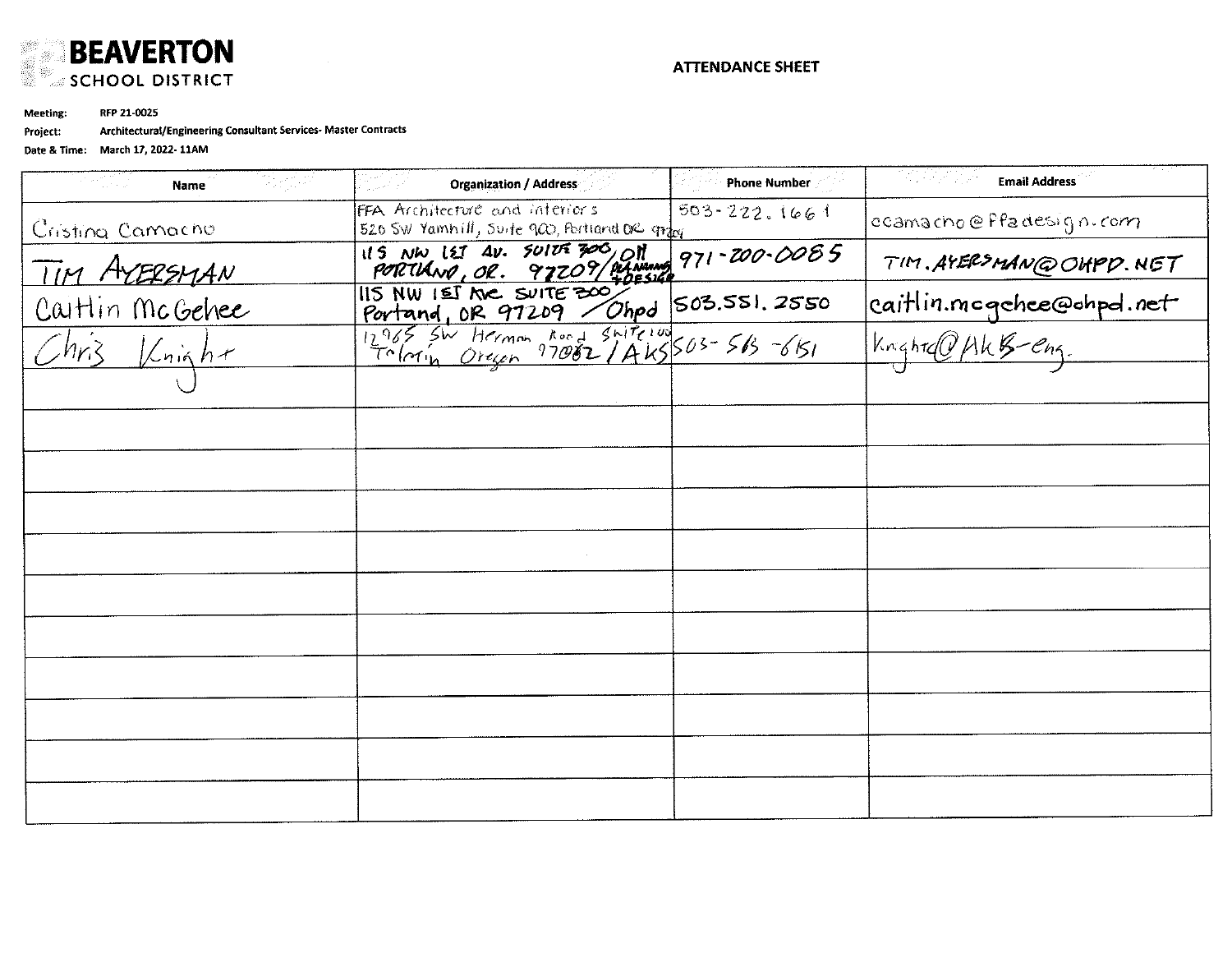

Meeting: RFP 21-0025

Project: Architectural/Engineering Consultant Services- Master Contracts

| 2009/2010<br>Name            | <b>Organization / Address</b> | <b>Phone Number</b> | <b>Email Address</b>                     |
|------------------------------|-------------------------------|---------------------|------------------------------------------|
| Taney                        | DLRGroup/11050Vambill         | $503 - 279 - 2675$  | tganey@dlrgroup.com                      |
| LARLISLE                     | BLRD architects 621 sw mormon | $503 - 595 - 0270$  | dearliste Opper blrb. com                |
| JASON WHITE                  |                               | 925.357.7610        | Juhite abkF. com                         |
| Jonah Jensen<br>Justin Lyons | BLRB Architects/Morrison      | 503-595-0270        | jjensen@bleb.com                         |
|                              | PCS Structured Ste 280        |                     | 503-232-3746 1140050 poss-structural.com |
|                              | $200 + 205$                   |                     |                                          |
|                              |                               |                     |                                          |
|                              |                               |                     |                                          |
|                              |                               |                     |                                          |
|                              |                               |                     |                                          |
|                              |                               |                     |                                          |
|                              |                               |                     |                                          |
|                              |                               |                     |                                          |
|                              |                               |                     |                                          |
|                              |                               |                     |                                          |
|                              |                               |                     |                                          |